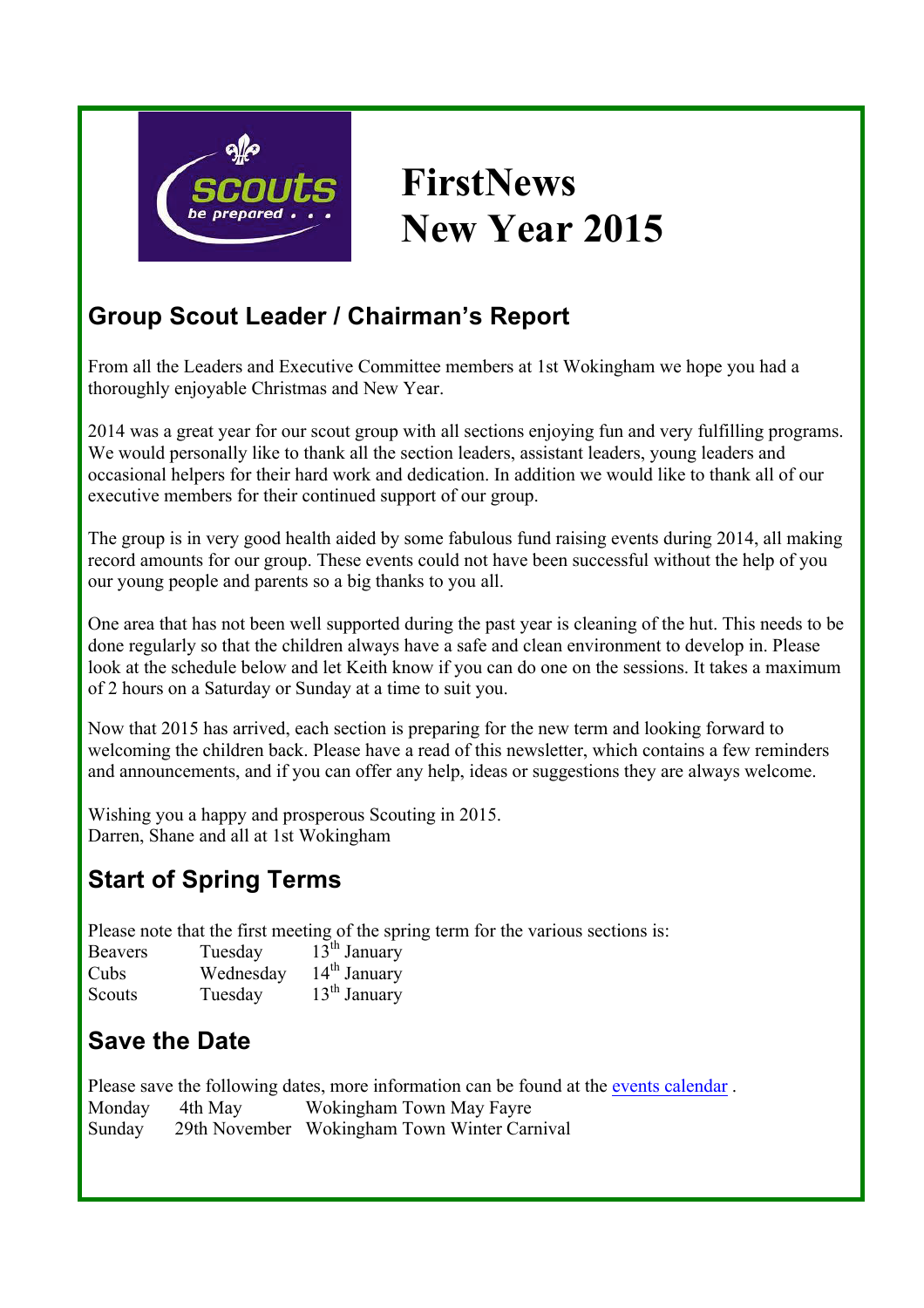We had great days at the Wokingham May Fayre and Winter Carnival this year, the weather was good for both events and there was a big turn out. These fund raising efforts are a major source of income, which means we can maintain our great facilities and keep subscriptions down. Thank you so much to all the helpers we could not have done it without you.

## **Latest News**

The web site http://firstwokingham.org.uk has been updated as follows:

Beaver and Cub detailed programmes for spring term posted. See Beaver Programme and Cub Programme Scout dates for spring term posted. Scout dates Pictures added from: Beavers see Christmas crafts Beavers see Christmas Party Group see Group at Wokingham Armistice Parade Beavers see Den building at The Lookout Beavers see Pond dipping at Dinton Pastures:

## **Facebook**

The group now has a Facebook page that has been set up as a closed group so only members of the group will be able to access it. We will put reminders of events and useful information on it but the bulk of information will stay on the web site (www.firstwokingham.org.uk) .

If you would like to access the Facebook page then please email  $info@firstwokingham.org.uk$  and we will arrange for an invite to be sent to you.

## **Termly Subscriptions**

**Payment is due at or before the first meeting of each term** as this ensures that your child is insured and also helps with our banking. If there is any problem with payment, please contact us so that we can discuss other arrangements.

Our preferred method of payment is by online banking (details on Subs Request letter). Any other payment by cheque or cash should be deposited in the box on the wall inside the main hall doors attached to an information slip with the name of the child and his/her section. Other payments may also be made by these methods if full information is attached. For security reasons the box will be emptied at the end of each session.

For payments from January 2014, we will be registered to claim back Gift Aid on subscription payments. Forms will be going out with the subs request letters and we ask that you look out for these and return them as soon as possible.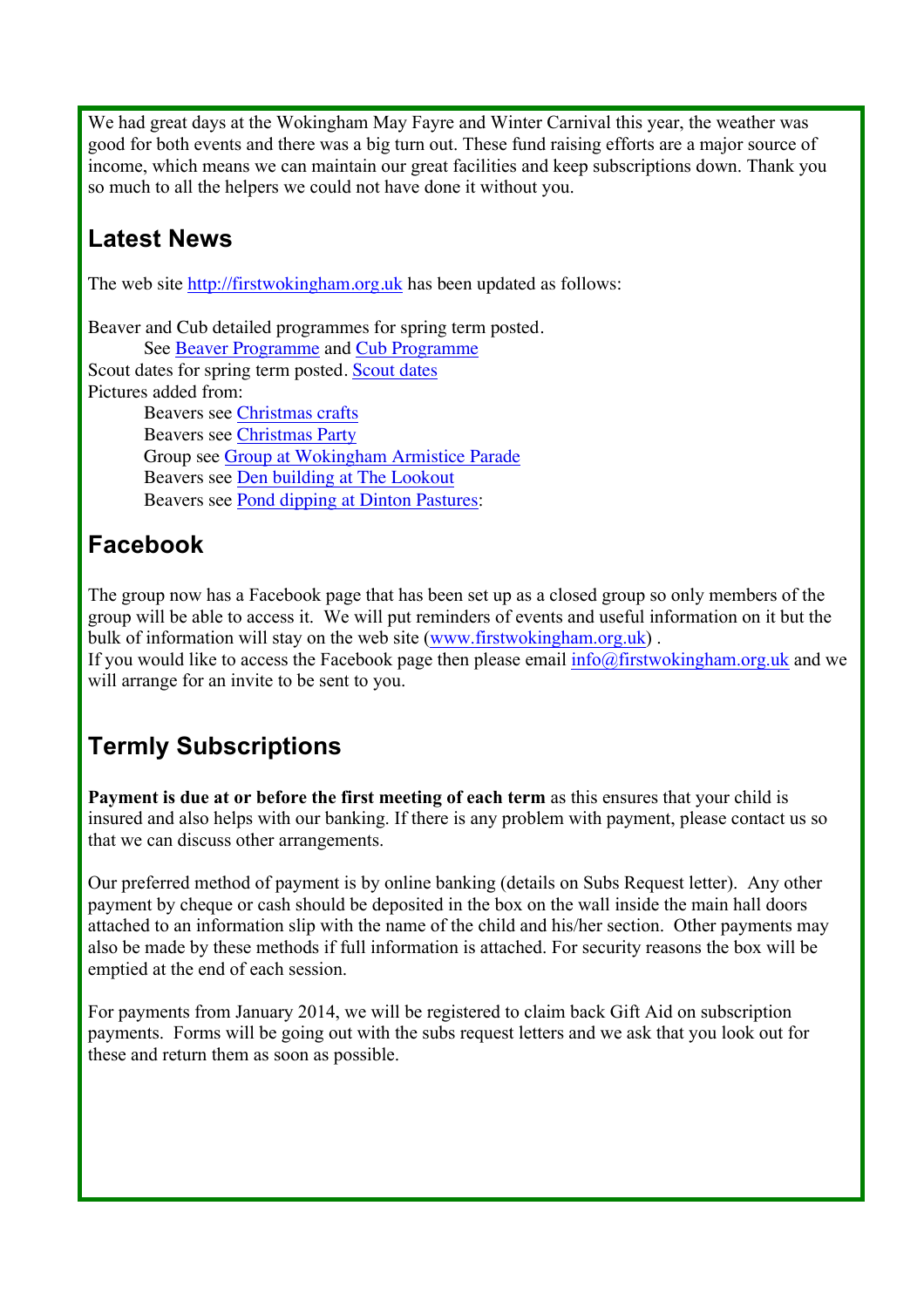#### **Hut Cleaning Help**

Whilst the main hall gets a clean after some section meetings the whole hut does need a proper clean about every four weeks. It takes two people about 1 1/2 hours to clean the hut. We need a minimum of two adults (over 18 years), but more people will speed up the process. Also you can volunteer for more than 1 session!

The hut will be available for cleaning all day on Saturday, all day the following Sunday.

For 2015 the cleaning sessions that we are seeking volunteers for are:

| <b>Cleaning Session</b> | Saturday | Sunday   | Response so far    |
|-------------------------|----------|----------|--------------------|
| 1                       | 10 Jan   |          | Volunteers found   |
| 2                       | 14 Feb   | 15 Feb   | <b>Help Please</b> |
| 3                       | 21 Mar   | 22 Mar   | <b>Help Please</b> |
| 4                       | Apr      | Apr      | Not being Cleaned  |
| 5                       | 16 May   | 17 May   | <b>Help Please</b> |
| 6                       | $20$ Jun | $21$ Jun | <b>Help Please</b> |
| 7                       | 18 Jul   | $19$ Jul | Volunteers found   |
| 8                       | Aug      | Aug      | Not being Cleaned  |
| 9                       | 5 Sep    | 6 Sep    | <b>Help Please</b> |
| 10                      | 10 Oct   | 11 Oct   | <b>Help Please</b> |
| 11                      | 14 Nov   | 15 Nov   | <b>Help Please</b> |
| 12                      | Dec      | Dec      | Not being Cleaned  |
|                         |          |          |                    |

If you can help us the please contact Keith Winter via email at  $\text{keith}\omega$ firstwokingham.org.uk or telephone on 0118 978 8518 and state:

- which session you can do, which day and start time you prefer, and the names of people

Keith will then ensure that the hut is reserved for that day/time and generate the rota. We will of course ensure that the keys to the hut are available at the time you need them and all cleaning materials you will need are ready for you. Please look at your diaries and volunteer.

Thanks in advance Keith Winter

#### **Vandalism and Anti Social Behaviour**

Please can we ask anybody who sees acts of vandalism or antisocial behaviour at the hut to report to the police and get an incident number. Send incident numbers to Keith Winter via http://www.firstwokingham.org.uk/contact/ who will keep a record.

The police non-emergency number is 101 and the hut address is 1<sup>st</sup> Wokingham Scout Hut Redlands Farm Park